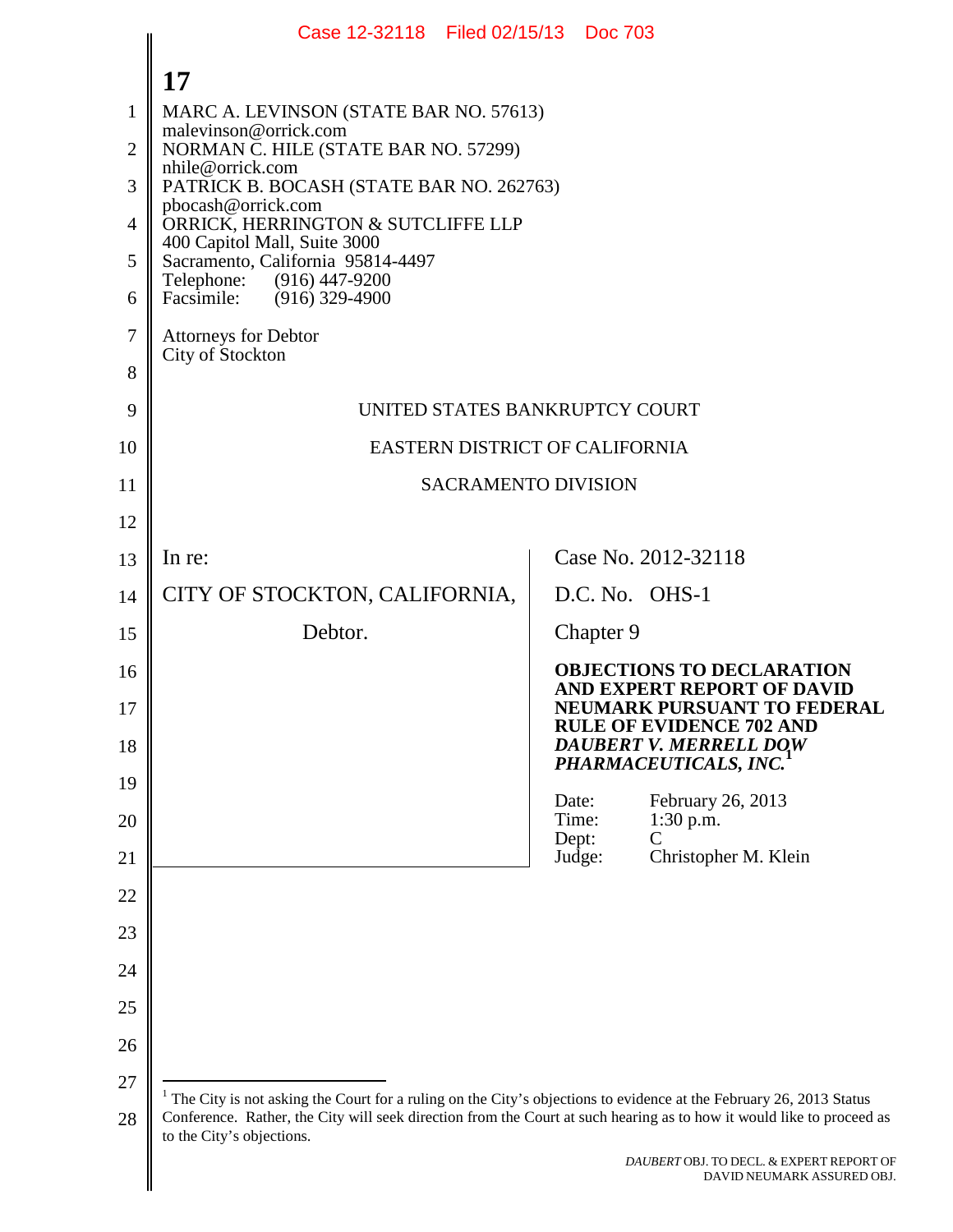|                |      |                 | Case 12-32118 Filed 02/15/13 Doc 703                                   |                          |                                                                        |      |
|----------------|------|-----------------|------------------------------------------------------------------------|--------------------------|------------------------------------------------------------------------|------|
|                |      |                 |                                                                        |                          |                                                                        |      |
| $\mathbf{1}$   |      |                 |                                                                        | <b>TABLE OF CONTENTS</b> |                                                                        |      |
| 2              |      |                 |                                                                        |                          |                                                                        | Page |
| 3              | I.   |                 |                                                                        |                          |                                                                        |      |
| $\overline{4}$ | Π.   |                 |                                                                        |                          |                                                                        |      |
| 5              |      | A.<br><b>B.</b> | Neumark's Expert Testimony Is Not Helpful To The Court Because It Is   |                          |                                                                        |      |
| 6              |      |                 | Irrelevant To The Question Of The City's Good Faith Or Satisfaction Of |                          |                                                                        |      |
| 7              |      | $\mathcal{C}$ . | The Neumark Declaration and Report Are Based On Insufficient Facts,    |                          |                                                                        |      |
| 8<br>9         |      | D.              |                                                                        |                          | The Neumark Declaration And Report Are Purely Speculative And Based    |      |
| 10             | III. |                 |                                                                        |                          |                                                                        |      |
| 11             |      |                 |                                                                        |                          |                                                                        |      |
| 12             |      |                 |                                                                        |                          |                                                                        |      |
| 13             |      |                 |                                                                        |                          |                                                                        |      |
|                |      |                 |                                                                        |                          |                                                                        |      |
| 14             |      |                 |                                                                        |                          |                                                                        |      |
| 15             |      |                 |                                                                        |                          |                                                                        |      |
| 16<br>17       |      |                 |                                                                        |                          |                                                                        |      |
| 18             |      |                 |                                                                        |                          |                                                                        |      |
| 19             |      |                 |                                                                        |                          |                                                                        |      |
| 20             |      |                 |                                                                        |                          |                                                                        |      |
| 21             |      |                 |                                                                        |                          |                                                                        |      |
| 22             |      |                 |                                                                        |                          |                                                                        |      |
| 23             |      |                 |                                                                        |                          |                                                                        |      |
| 24             |      |                 |                                                                        |                          |                                                                        |      |
| 25             |      |                 |                                                                        |                          |                                                                        |      |
| 26             |      |                 |                                                                        |                          |                                                                        |      |
| 27             |      |                 |                                                                        |                          |                                                                        |      |
| 28             |      |                 |                                                                        |                          |                                                                        |      |
|                |      |                 |                                                                        | $-i-$                    | DAUBERT OBJ. TO DECL. & EXPERT REPORT OF<br>DAVID NEUMARK ASSURED OBJ. |      |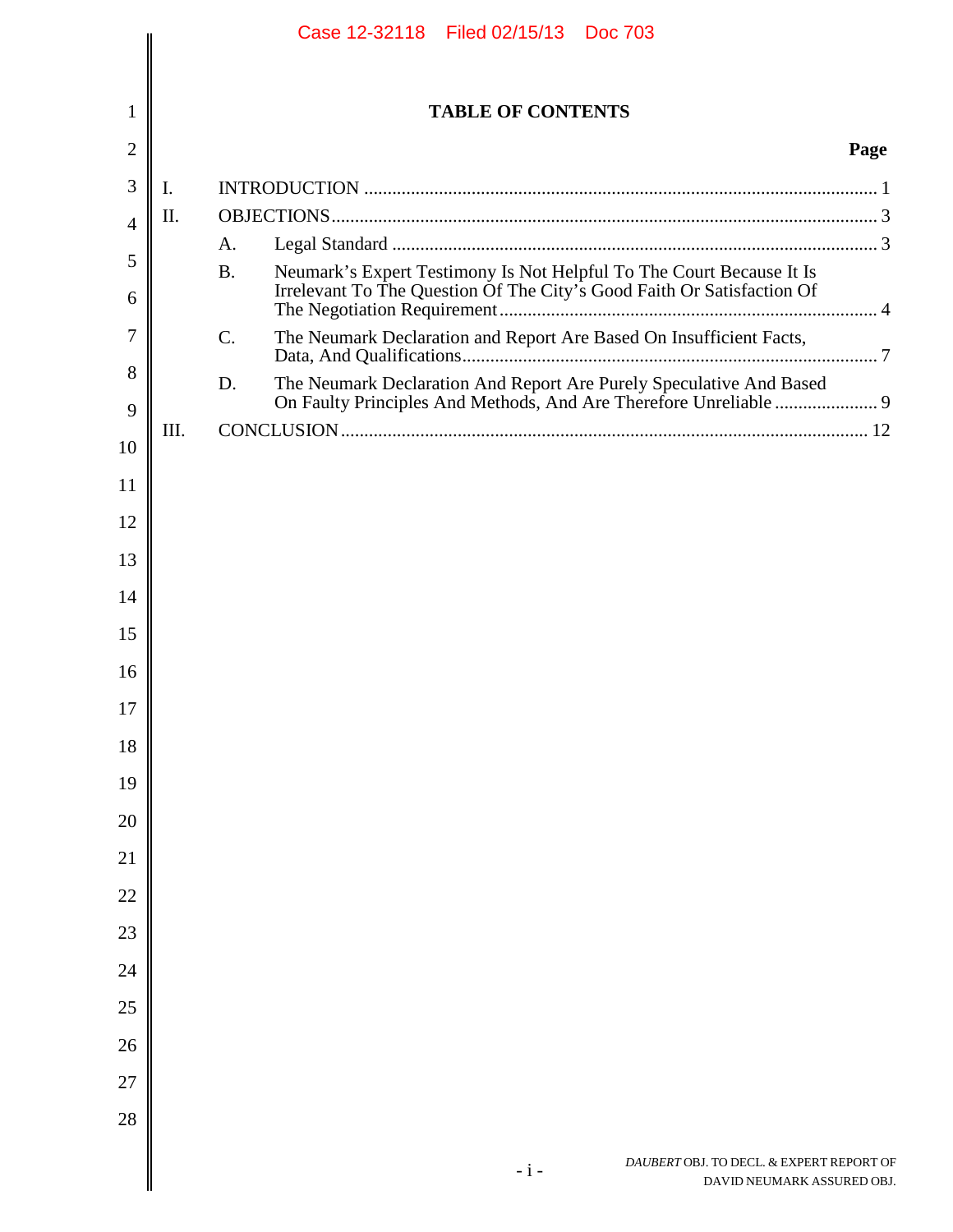|                | Case 12-32118 Filed 02/15/13 Doc 703                                                                                                     |  |  |  |
|----------------|------------------------------------------------------------------------------------------------------------------------------------------|--|--|--|
|                |                                                                                                                                          |  |  |  |
| 1              | <b>TABLE OF AUTHORITIES</b>                                                                                                              |  |  |  |
| $\overline{2}$ | Page(s)                                                                                                                                  |  |  |  |
| 3              | <b>FEDERAL CASES</b>                                                                                                                     |  |  |  |
| $\overline{4}$ | California ex rel. Brown v. Safeway, Inc.,                                                                                               |  |  |  |
| 5              | 615 F.3d 1171 (9th Cir. 2010) on reh'g en banc sub nom. California ex rel. Harris v.                                                     |  |  |  |
| 6              | Daubert v. Merrell Dow Pharm, Inc.,                                                                                                      |  |  |  |
| 7              |                                                                                                                                          |  |  |  |
| 8              | Elsayed Mukhtar v. California State Univ., Hayward,<br>299 F.3d 1053 (9th Cir. 2002) amended sub nom. Mukhtar v. California State Univ., |  |  |  |
| 9              |                                                                                                                                          |  |  |  |
| 10             | General Elec. Co. v. Joiner,                                                                                                             |  |  |  |
| 11             |                                                                                                                                          |  |  |  |
| 12             | Guidroz-Brault v. Missouri Pac. R. Co.,                                                                                                  |  |  |  |
| 13             | In re Air Disaster at Lockerbie Scotland on Dec. 21, 1988,                                                                               |  |  |  |
| 14             |                                                                                                                                          |  |  |  |
| 15<br>16       | In re Cloobeck,<br>BAP NV-06-1165-BSN, 2007 WL 7535051 (B.A.P. 9th Cir. May 2, 2007)  4                                                  |  |  |  |
| 17             | In re Pierce Cnty. Hous. Auth.,                                                                                                          |  |  |  |
| 18             | Kumho Tire Co., Ltd. v. Carmichael,                                                                                                      |  |  |  |
| 19             |                                                                                                                                          |  |  |  |
| 20             | Primiano v. Cook,                                                                                                                        |  |  |  |
| 21             |                                                                                                                                          |  |  |  |
| 22             | Stilwell v. Smith & Nephew, Inc.,                                                                                                        |  |  |  |
| 23             | United States v. Redlightning,                                                                                                           |  |  |  |
| 24             |                                                                                                                                          |  |  |  |
| 25             | White v. Ford Motor Co.,                                                                                                                 |  |  |  |
| 26             | 312 F.3d 998 (9th Cir. 2002) opinion amended on denial of reh'g,                                                                         |  |  |  |
| 27             |                                                                                                                                          |  |  |  |
| 28             |                                                                                                                                          |  |  |  |
|                | DAUBERT OBJ. TO DECL. & EXPERT REPORT OF<br>$-$ ii $-$<br>DAVID NEUMARK ASSURED OBJ.                                                     |  |  |  |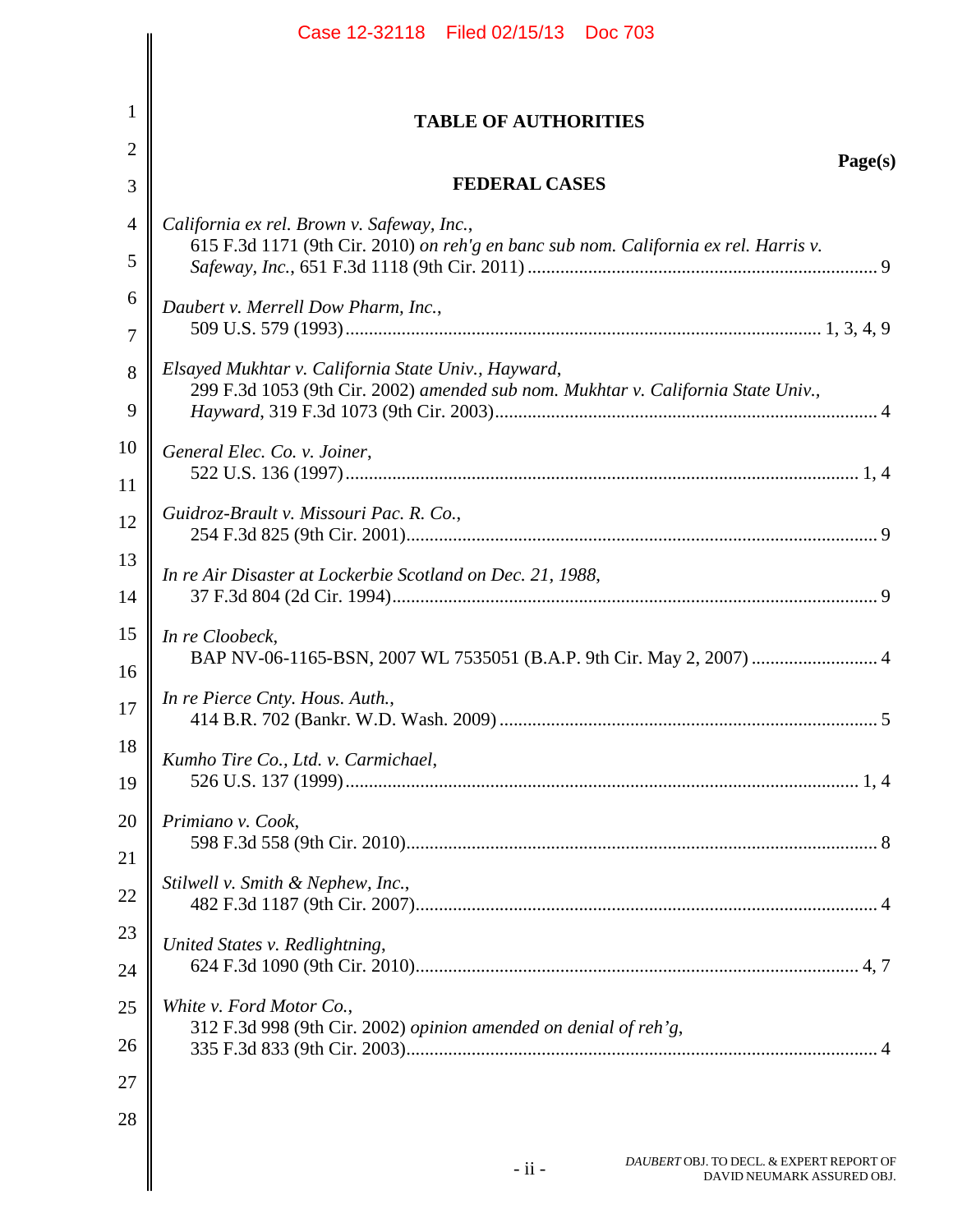|                | Case 12-32118 Filed 02/15/13 Doc 703                                              |
|----------------|-----------------------------------------------------------------------------------|
|                |                                                                                   |
| $\mathbf{1}$   | <b>TABLE OF AUTHORITIES</b>                                                       |
| $\overline{2}$ | (cont <sup>2</sup> d)                                                             |
| 3              | Page(s)                                                                           |
| $\overline{4}$ | FEDERAL STATUTES, RULES, REGULATIONS                                              |
| 5              | 11 U.S.C.                                                                         |
| 6              |                                                                                   |
| $\overline{7}$ |                                                                                   |
| 8              |                                                                                   |
| 9<br>10        |                                                                                   |
| 11             |                                                                                   |
| 12             | <b>Federal Rules of Evidence</b>                                                  |
| 13             |                                                                                   |
| 14             |                                                                                   |
| 15             |                                                                                   |
| 16             |                                                                                   |
| 17             | <b>OTHER AUTHORITIES</b>                                                          |
| 18             |                                                                                   |
| 19             |                                                                                   |
| 20             |                                                                                   |
| 21             |                                                                                   |
| 22             |                                                                                   |
| 23             |                                                                                   |
| 24             |                                                                                   |
| 25             |                                                                                   |
| 26             |                                                                                   |
| 27             |                                                                                   |
| 28             |                                                                                   |
|                | DAUBERT OBJ. TO DECL. & EXPERT REPORT OF<br>- iii -<br>DAVID NEUMARK ASSURED OBJ. |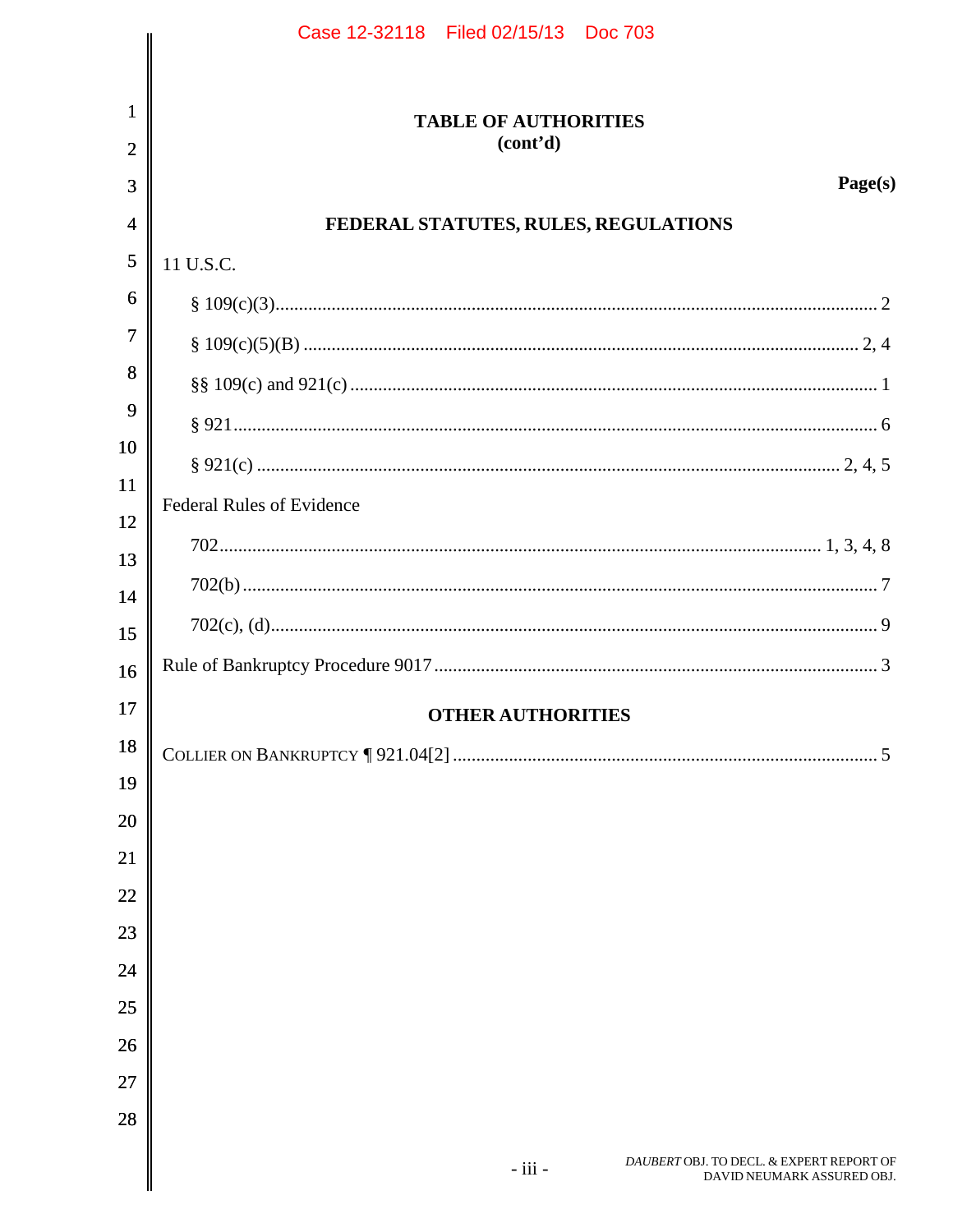<span id="page-4-4"></span><span id="page-4-3"></span><span id="page-4-0"></span>1 2 3 4 5 6 7 8 9 10 11 12 13 The City of Stockton (the "City") hereby submits the following objections to the Declaration Of David Neumark In Support Of National Public Finance Guarantee Corporation's And Assured Guaranty Corp. And Assured Guaranty Municipal Corp.'s Supplemental Objection To The City Of Stockton's Qualifications Under Section 109(c) and 921(c) (the "Neumark Declaration" in support of the "NPFG Obj." to the City's "Petition") and the accompanying Expert Report of David Neumark (the "Neumark Report"), pursuant to Federal Rule of Evidence 702 and *Daubert v. Merrell Dow Pharm, Inc.*, 509 U.S. 579 (1993). These objections are made in addition to those objections raised in the City's "Objections To Declaration Of David Neumark In Support Of National Public Finance Guarantee Corporation's And Assured Guaranty Corp. And Assured Guaranty Municipal Corp.'s Supplemental Objection To The City Of Stockton's Qualifications Under Section 109(c) and 921(c)" and focus on the helpfulness, qualifications, and reliability of the expert opinions rendered by David Neumark ("Neumark") in the Neumark Declaration and Neumark Report.

14

# <span id="page-4-2"></span><span id="page-4-1"></span>**I. INTRODUCTION**

15 16 17 18 19 20 21 22 23 24 25 26 In *Daubert*, the Supreme Court recognized and reaffirmed that the Federal Rules of Evidence require courts to perform a "gatekeeping role" with regards to the admissibility of expert opinion testimony. 509 U.S. at 597; *see also Kumho Tire Co., Ltd. v. Carmichael*, 526 U.S. 137, 149 (1999) (holding that the *Daubert* "gatekeeping" obligation applies to all expert testimony, not just "scientific" testimony); *General Elec. Co. v. Joiner*, 522 U.S. 136, 142 (1997). This gatekeeping obligation requires courts considering the admissibility of expert opinions based on scientific, technical, or otherwise specialized knowledge to ensure that the expert is properly qualified to render the proffered opinion, that the proffered opinion will be helpful to the trier of fact, and that the proffered opinion is based upon sufficiently reliable information, principles, and methodologies. *See* FRE 702. Put more simply, courts at the trial level "must ensure that any and all [expert opinion] admitted is not only relevant, but reliable." *Daubert*, 509 U.S. at 589. The Neumark Declaration and Neumark Report fail these fundamental criteria.

27 28 As a preliminary matter, the entirety of both Neumark's Declaration and Report is inadmissible because neither offers any opinion testimony that would be relevant or helpful to the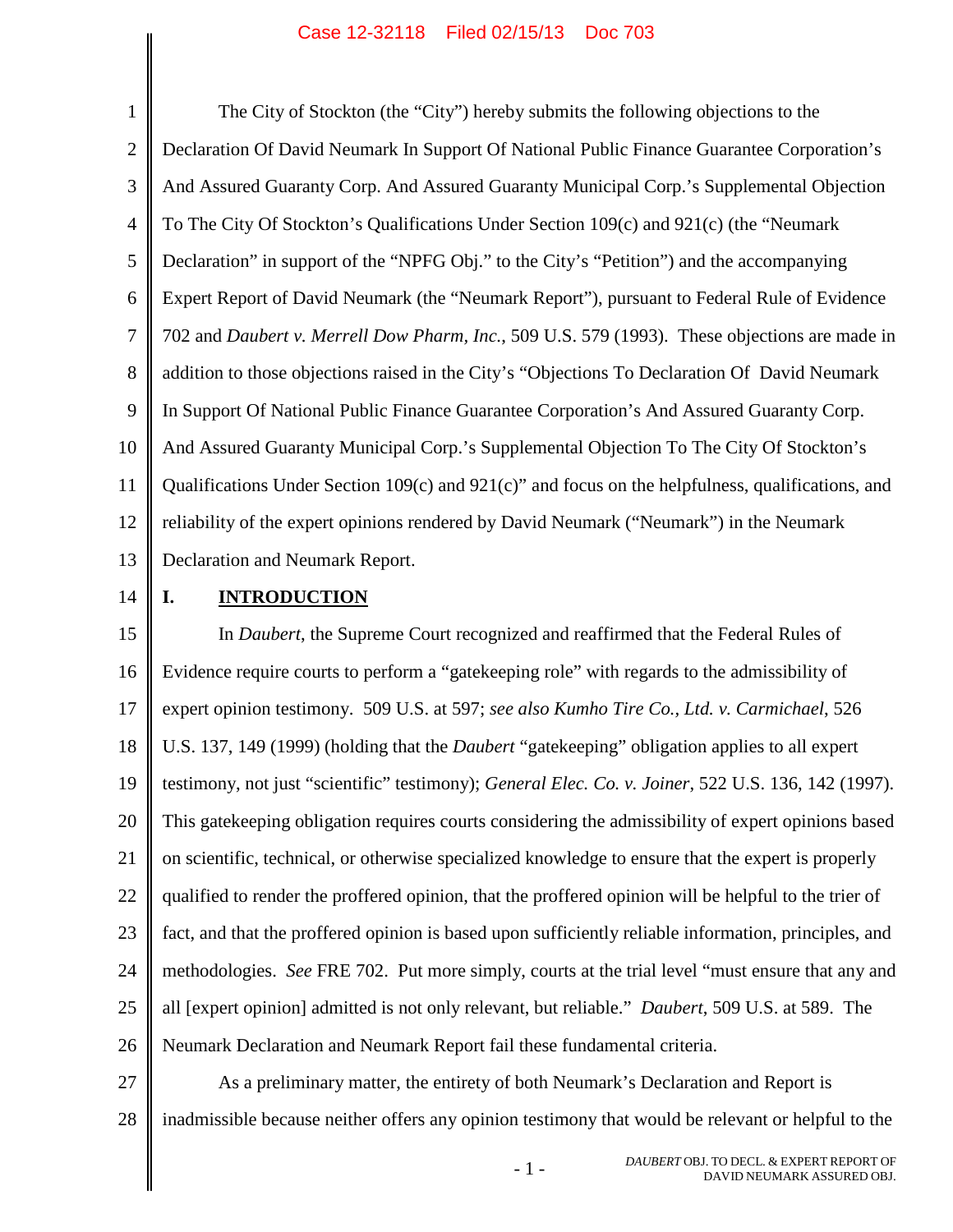<span id="page-5-2"></span><span id="page-5-1"></span><span id="page-5-0"></span>1 2 3 4 5 6 7 8 9 10 11 12 13 14 15 16 17 Court in deciding the questions that are actually before it. The City has presented evidence showing that it meets the requirements for chapter 9 eligibility, including (1) that the City is a municipality; (2) that the City is authorized by California law to bring its Petition; (3) that the City is insolvent as defined under 11 U.S.C.  $\S$  109(c)(3); (4) that the City desires to effect a plan to adjust its debts; (5) that the City has met the negotiation requirement of  $\S$  109(c)(5)(B); and, finally (6) that the City has filed its Petition in good faith pursuant to § 921(c). *See generally* City Of Stockton's Memorandum Of Facts And Law In Support Of Its Statement Of Qualifications Under Section 109(c) Of The United States Bankruptcy Code ("Mem."). The NPFG Obj. and the Supplemental Objection Of Assured Guaranty Corp. And Assured Guaranty Municipal Corp. to Debtor's Chapter 9 Petition And Statement Of Qualifications ("Assured Obj."), meanwhile, contend that the City is not in fact insolvent under section  $109(c)(3)$ , has not met the negotiation requirement of section  $109(c)(5)(B)$ , and did not file its Petition in good faith as required by section 9[2](#page-5-3)1(c).<sup>2</sup> Both NPFG and Assured offer Neumark's Declaration and Report in support of their contentions that the City has not satisfied its negotiation requirement because it did not seek to reduce its CalPERS obligations, and that the City's concerns that a reduction in pension benefits might cause the loss or transfer of a substantial number of its police officers are merely pretext. *See* Assured Obj., at 28-31.

18 19 20 21 22 23 24 25 26 Neumark's expert testimony does not directly address the City's good faith belief that it could not seek pension benefit reductions without potentially adverse effects to public safety. Instead, Neumark's ultimate opinion is that the City has not proved that a reduction in pension benefits will cause a substantial number of current officers to leave the City *to a scientific certainty*. *See* Neumark Declaration, ¶ 6; Neumark Report, at 6. However, the City is not required to meet this absurdly high evidentiary burden. Moreover, Neumark himself provides no independent analysis or evidence showing that the City's claims are incorrect, and instead states only that the City's evidence does not meet social science standards. This opinion is irrelevant to the Court's determination of the City's satisfaction of the good faith and negotiation standards,

<span id="page-5-3"></span><sup>28</sup> <sup>2</sup> The NPFG Obj. makes only the arguments related to the negotiation requirement and good faith, while the Assured Obj. raises all three arguments.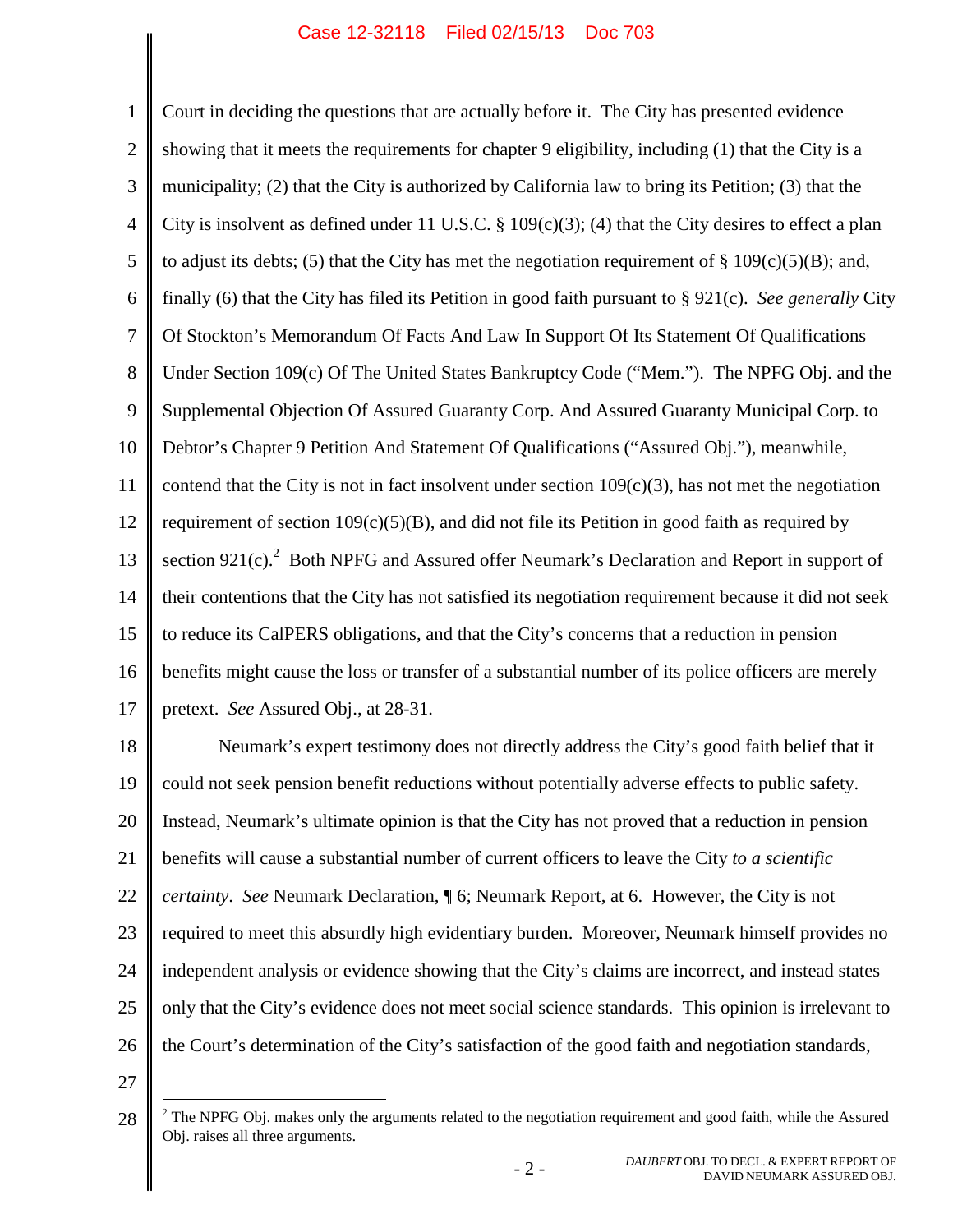<span id="page-6-3"></span><span id="page-6-2"></span><span id="page-6-1"></span><span id="page-6-0"></span>

| 1              | because it speaks to a standard that has no basis in the law. As such, it fails the helpfulness                                                  |  |  |  |
|----------------|--------------------------------------------------------------------------------------------------------------------------------------------------|--|--|--|
| $\overline{2}$ | requirement of <i>Daubert</i> and FRE 702, and is inadmissible.                                                                                  |  |  |  |
| 3              | Moreover, Neumark is not sufficiently qualified to render the expert opinions in his                                                             |  |  |  |
| 4              | Declaration and Report. Neumark testifies that the City's concerns regarding the effect of a                                                     |  |  |  |
| 5              | pension benefit cut on lateral transfers do not meet a social science standard of certainty, but he                                              |  |  |  |
| 6              | admits to having no expertise with law enforcement, CalPERS, or Stockton specifically.                                                           |  |  |  |
| 7              | Moreover, much of the Neumark Report, as described in detail below, is also inadmissible                                                         |  |  |  |
| 8              | because it is based on incomplete information, unwarranted assumptions and speculation, and                                                      |  |  |  |
| 9              | flawed methodologies. As such, these opinions fail the basic requirement of reliability laid out in                                              |  |  |  |
| 10             | FRE 702 and <i>Daubert</i> , and are inadmissible on that ground as well.                                                                        |  |  |  |
| 11             | II.<br><b>OBJECTIONS</b>                                                                                                                         |  |  |  |
| 12             | <b>Legal Standard</b><br>A.                                                                                                                      |  |  |  |
| 13             | Federal Rule of Evidence 702 <sup>3</sup> provides:                                                                                              |  |  |  |
| 14             | A witness who is qualified as an expert by knowledge, skill,                                                                                     |  |  |  |
| 15             | experience, training, or education may testify in the form of an<br>opinion or otherwise if:                                                     |  |  |  |
| 16             | (a) the expert's scientific, technical, or other specialized knowledge<br>will help the trier of fact to understand the evidence or to determine |  |  |  |
| 17             | a fact in issue;                                                                                                                                 |  |  |  |
| 18             | (b) the testimony is based on sufficient facts or data;                                                                                          |  |  |  |
| 19             | (c) the testimony is the product of reliable principles and methods;<br>and                                                                      |  |  |  |
| 20             | (d) the expert has reliably applied the principles and methods to the                                                                            |  |  |  |
| 21             | facts of the case.                                                                                                                               |  |  |  |
| 22             | Fed. R. Evid. 702. Thus, in order for an expert's opinion to be admissible as evidence, the expert                                               |  |  |  |
| 23             | must be qualified to render such an opinion, the opinion must be helpful to the trier of fact, and                                               |  |  |  |
| 24             | the opinion must be reliable (based on sufficient facts, reliable principles, and reliable application                                           |  |  |  |
| 25             | of those principles).                                                                                                                            |  |  |  |
| 26             | ///                                                                                                                                              |  |  |  |
| 27             |                                                                                                                                                  |  |  |  |
| 28             | <sup>3</sup> The Federal Rules of Evidence are made applicable to cases under the Bankruptcy Code by Rule of Bankruptcy<br>Procedure 9017.       |  |  |  |
|                | DAUBERT OBJ. TO DECL. & EXPERT REPORT OF<br>$-3-$<br>DAVID NEUMARK ASSURED OBJ.                                                                  |  |  |  |
|                |                                                                                                                                                  |  |  |  |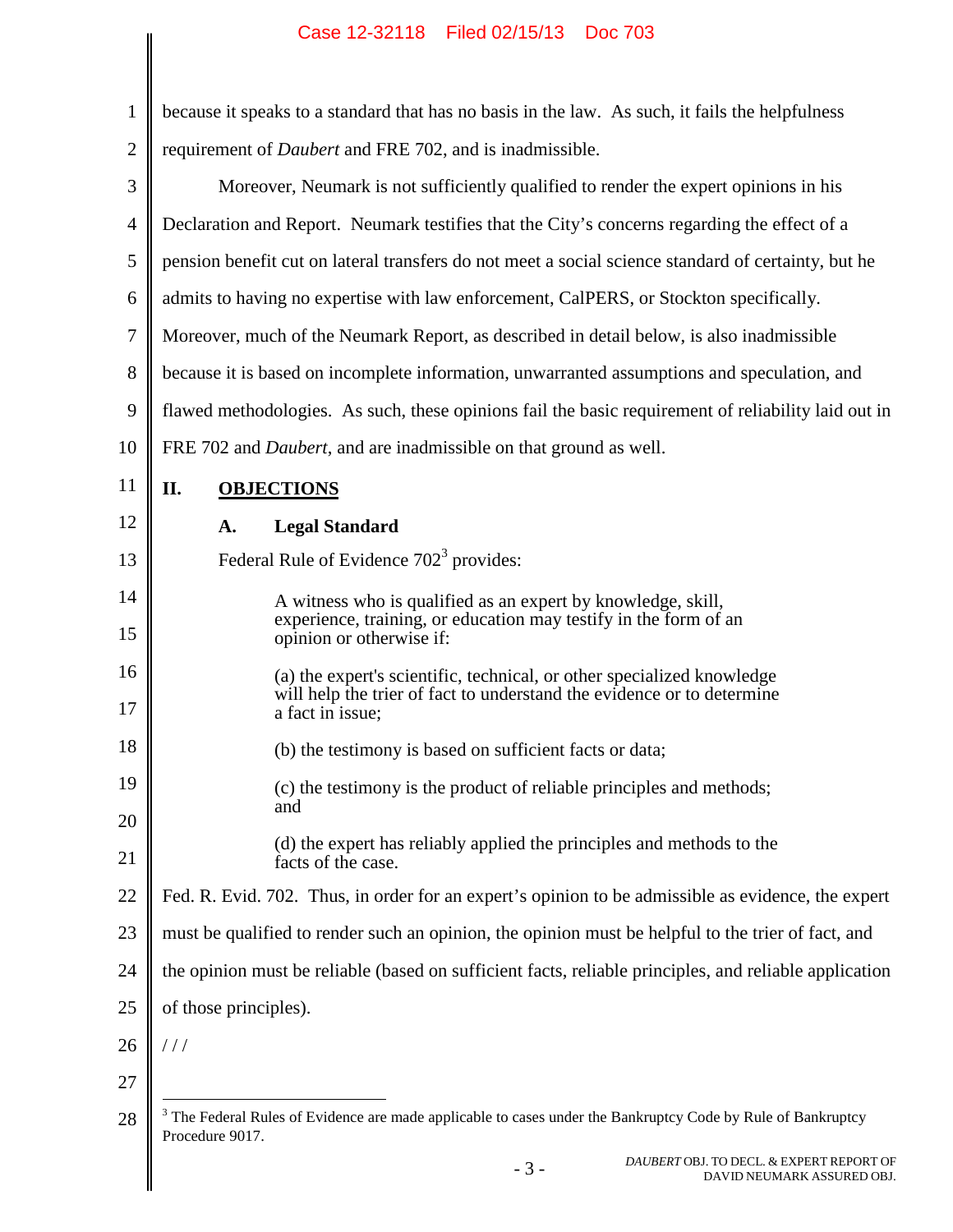<span id="page-7-10"></span><span id="page-7-9"></span><span id="page-7-8"></span><span id="page-7-7"></span><span id="page-7-6"></span><span id="page-7-5"></span><span id="page-7-4"></span><span id="page-7-3"></span><span id="page-7-2"></span><span id="page-7-1"></span><span id="page-7-0"></span>

| 1<br>$\overline{2}$<br>3<br>$\overline{4}$<br>5<br>6<br>7 | Trial courts have broad discretion in deciding whether to admit or exclude expert<br>testimony under FRE 702. General Elec. Co., 522 U.S. at 141-42; see also In re Cloobeck, BAP<br>NV-06-1165-BSN, 2007 WL 7535051 (B.A.P. 9th Cir. May 2, 2007). However, a trial court<br>must exercise its gate keeping function for expert opinion evidence, and any determination of<br>reliability should be made on the record. See White v. Ford Motor Co., 312 F.3d 998, 1007 (9th |  |  |  |
|-----------------------------------------------------------|-------------------------------------------------------------------------------------------------------------------------------------------------------------------------------------------------------------------------------------------------------------------------------------------------------------------------------------------------------------------------------------------------------------------------------------------------------------------------------|--|--|--|
|                                                           |                                                                                                                                                                                                                                                                                                                                                                                                                                                                               |  |  |  |
|                                                           |                                                                                                                                                                                                                                                                                                                                                                                                                                                                               |  |  |  |
|                                                           |                                                                                                                                                                                                                                                                                                                                                                                                                                                                               |  |  |  |
|                                                           |                                                                                                                                                                                                                                                                                                                                                                                                                                                                               |  |  |  |
|                                                           |                                                                                                                                                                                                                                                                                                                                                                                                                                                                               |  |  |  |
|                                                           | Cir. 2002) opinion amended on denial of reh'g, 335 F.3d 833 (9th Cir. 2003) (holding that                                                                                                                                                                                                                                                                                                                                                                                     |  |  |  |
|                                                           | Daubert and Kumho Tire "require that the judge apply his gatekeeping role under Daubert to all                                                                                                                                                                                                                                                                                                                                                                                |  |  |  |
| 8                                                         | forms of expert testimony"); Elsayed Mukhtar v. California State Univ., Hayward, 299 F.3d                                                                                                                                                                                                                                                                                                                                                                                     |  |  |  |
| 9                                                         | 1053, 1066 (9th Cir. 2002) amended sub nom. Mukhtar v. California State Univ., Hayward, 319                                                                                                                                                                                                                                                                                                                                                                                   |  |  |  |
| 10                                                        | F.3d 1073 (9th Cir. 2003) ("Kumho and Daubert make it clear that the court must, on the record,                                                                                                                                                                                                                                                                                                                                                                               |  |  |  |
| 11                                                        | make some kind of reliability determination.").                                                                                                                                                                                                                                                                                                                                                                                                                               |  |  |  |
| 12                                                        | Neumark's Expert Testimony Is Not Helpful To The Court Because It Is<br><b>B.</b>                                                                                                                                                                                                                                                                                                                                                                                             |  |  |  |
| 13                                                        | Irrelevant To The Question Of The City's Good Faith Or Satisfaction Of The<br><b>Negotiation Requirement.</b>                                                                                                                                                                                                                                                                                                                                                                 |  |  |  |
| 14                                                        | In order to be admissible, expert testimony must be helpful to the trier of fact. Daubert,                                                                                                                                                                                                                                                                                                                                                                                    |  |  |  |
| 15                                                        | 509 U.S. at 591; Stilwell v. Smith & Nephew, Inc., 482 F.3d 1187, 1192 (9th Cir. 2007); Kumho                                                                                                                                                                                                                                                                                                                                                                                 |  |  |  |
| 16                                                        | Tire, 526 U.S. at 156. Specifically, expert evidence or testimony must "assist the trier of fact to                                                                                                                                                                                                                                                                                                                                                                           |  |  |  |
| 17                                                        | understand the evidence or to determine a fact in issue." Daubert, 509 U.S. at 591. Where expert                                                                                                                                                                                                                                                                                                                                                                              |  |  |  |
| 18                                                        | testimony does not touch on the questions actually at issue in a case, such testimony is necessarily                                                                                                                                                                                                                                                                                                                                                                          |  |  |  |
| 19                                                        | unhelpful to the Court. Id. ("Expert testimony which does not relate to any issue in the case is not                                                                                                                                                                                                                                                                                                                                                                          |  |  |  |
| 20                                                        | relevant and, ergo, non-helpful.") (quoting 3 Weinstein & Berger ¶ 702[02], pp. 702–18). Expert                                                                                                                                                                                                                                                                                                                                                                               |  |  |  |
| 21                                                        | opinion testimony which fails this basic test of relevance is inadmissible. <i>Id.</i> ; <i>Stilwell</i> , 482 F.3d                                                                                                                                                                                                                                                                                                                                                           |  |  |  |
| 22                                                        | at 1192; United States v. Redlightning, 624 F.3d 1090, 1123 (9th Cir. 2010).                                                                                                                                                                                                                                                                                                                                                                                                  |  |  |  |
| 23                                                        | The Neumark Declaration and Report are not helpful to the Court, because they are                                                                                                                                                                                                                                                                                                                                                                                             |  |  |  |
| 24                                                        | irrelevant to the question of the City's good faith in filing its Petition under section 921(c), or the                                                                                                                                                                                                                                                                                                                                                                       |  |  |  |
| 25                                                        | City's satisfaction of its negotiation requirement under section $109(c)(5)(B)$ . The Neumark                                                                                                                                                                                                                                                                                                                                                                                 |  |  |  |
| 26                                                        | Declaration and Report offer Neumark's expert opinion that the City's belief that a "modest"                                                                                                                                                                                                                                                                                                                                                                                  |  |  |  |
| 27                                                        | reduction in pension benefits could potentially lead to a "mass exodus" of senior police officers                                                                                                                                                                                                                                                                                                                                                                             |  |  |  |
| 28                                                        | "is not based on any findings that stand up to social science standards of evidence." Neumark                                                                                                                                                                                                                                                                                                                                                                                 |  |  |  |
|                                                           | DAUBERT OBJ. TO DECL. & EXPERT REPORT OF<br>$-4-$<br>DAVID NEUMARK ASSURED OBJ.                                                                                                                                                                                                                                                                                                                                                                                               |  |  |  |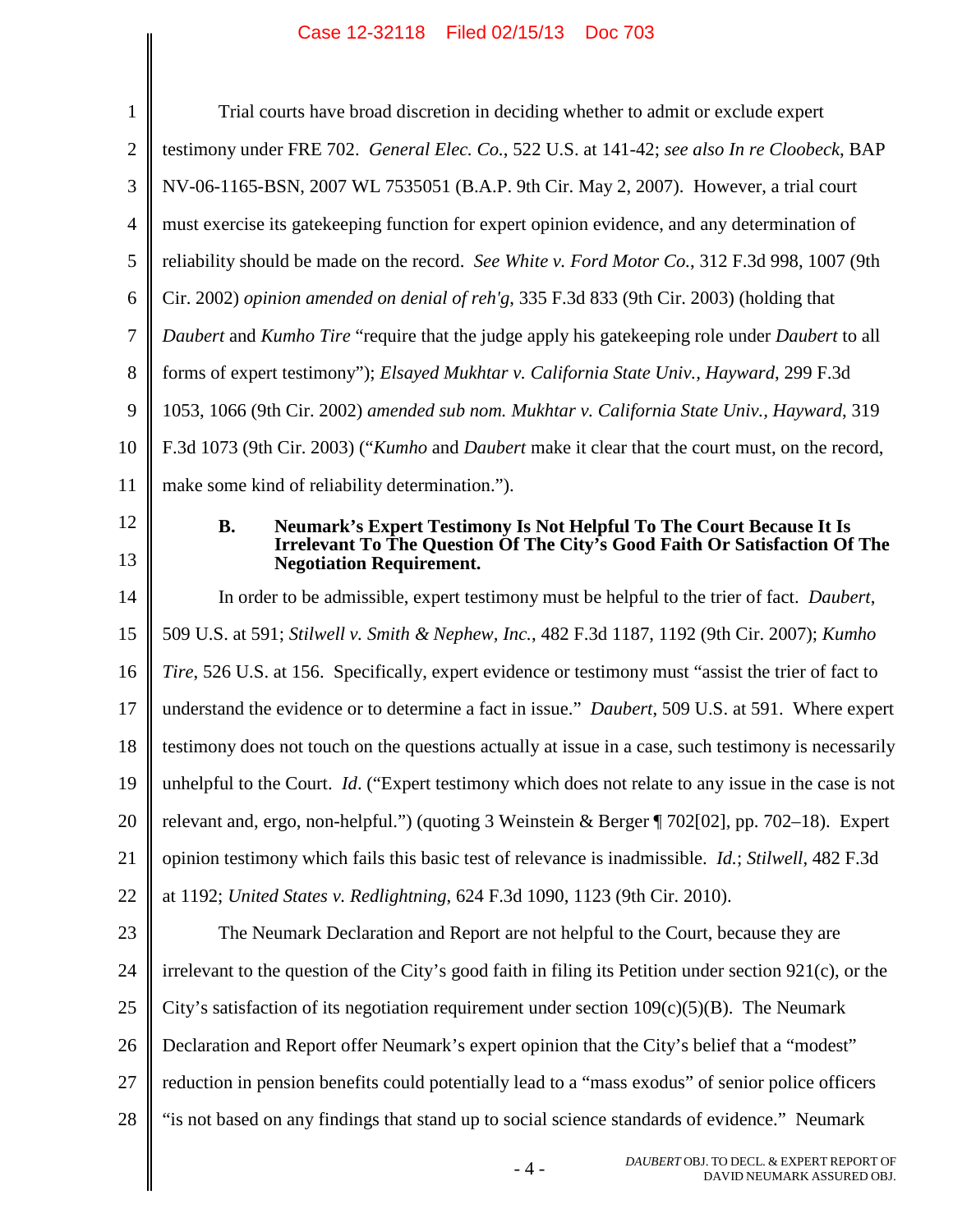1 2 3 4 5 6 7 8 9 10 11 12 13 14 15 16 17 18 Report, at 6; *see also* Neumark Declaration, ¶ 6 ("the City's claims are not based on any findings that stand up to recognized social science standards of evidence . . . ."); Neumark Report, at 2 (stating the question Neumark considered as whether the City "provided reliable, scientific evidence to establish that any pension cuts – even modest pension cuts – would lead to [a] "mass exodus" [of police officers] or create recruitment problems."). Similarly, Neumark states that "one cannot conclude that past police force departures are *solely* due to compensation changes." Neumark Declaration, ¶ 7 (emphasis added); Neumark Report, at 7. NPFG and Assured rely on these expert opinions as support for their contention that the City has not filed its Petition in good faith or satisfied the negotiation requirement because it should have sought a reduction in its pension obligations. However, the City is *not* required to show that it was acting on evidence that met a social sciences standard of certainty. Rather, the City need only show that it had a good faith belief that a pension reduction might cause experienced officers to seek to transfer out of the City, to the detriment of public safety. *See In re Pierce Cnty. Hous. Auth.*, 414 B.R. 702, 711 (Bankr. W.D. Wash. 2009) (laying out the factors for determination of good faith under § 921(c)) (citing COLLIER ON BANKRUPTCY ¶ 921.04[2]). Neumark's expert opinion testimony has no bearing on the question of good faith, because it imposes an entirely separate, and unreachable, standard for the City's actions. As such, Neumark's Declaration and Report are unhelpful to the Court and should be excluded as inadmissible.

<span id="page-8-2"></span><span id="page-8-1"></span><span id="page-8-0"></span>19 20 21 22 23 24 25 26 27 28 Neumark admits that his only task was to render his opinion on the strength of the City's evidence. Neumark Depo., at 63:13-21. Neumark does not provide any new evidence or independent analysis regarding the possibility that pension cuts would cause experienced officers to leave the City's police department, but instead only opines that the City has not proven this will be the case. Neumark Depo., at 151:18-19; 193:18-22 ("I wasn't doing an affirmative report to try to test these hypotheses . . . I was asked to look at the evidence and say whether anything that had been presented that [sic] convinced me that was the case."). Indeed, Neumark acknowledges that he has no evidence of his own which "meets social science standards" that conclusively demonstrates officers would *not* leave the City for other departments in response to a modest reduction in pension benefits. Neumark Depo., 197:8-21; *see also* 184:11-19 (stating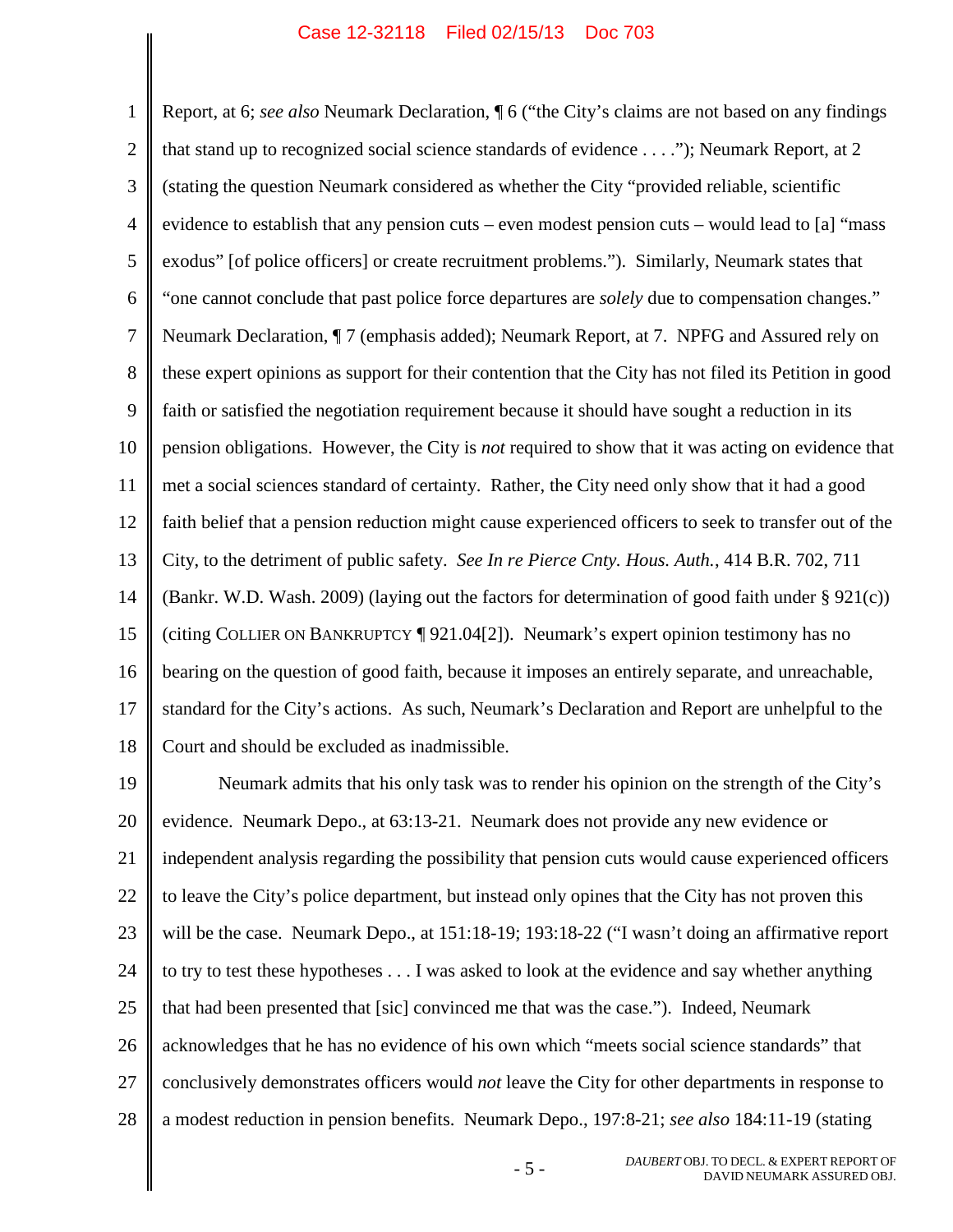1 2 3 4 5 6 7 8 9 10 11 12 13 14 that he did not engage in any new empirical analysis for his report). Thus, despite asserting that the City's evidence does not meet a scientific standard for certainty regarding the possible transfer of police officers in response to pension cuts, Neumark himself did not perform his own affirmative study to determine whether City police officers would leave for other departments in response to a modest reduction in pension benefits. Neumark Depo., at 90:21-24; 197:8-21. In fact, Neumark stated during his deposition that a complete study to determine the likelihood of officers leaving the department due to a cut in pension benefits would take him a minimum of six months of full-time work (with a support staff) and would cost at least \$500,000. Neumark Depo, at 96:25-97:14. Moreover, Neumark himself is not even sure that the data required to undertake such a study is even available. Neumark Depo., at 97:15-98:16. It would be absurd for a city in economic crisis to have delayed for at least half a year, at a cost of at least half a million dollars, just for the chance of attaining an unnecessary level of scientific "certainty" as to the possibility it would lose police officers based on a reduction in pension benefits.<sup>[4](#page-9-1)</sup> Certainly, that is not what is required of the City to satisfy the good faith requirement of section 921.

<span id="page-9-0"></span>15 16 17 18 19 20 21 22 23 24 25 26 Ultimately, despite his claims of uncertainty, Neumark acknowledges that it was reasonable for the City to be concerned about the possibility of losing experienced police officers (and having difficulty recruiting new officers) if pension benefit cuts were imposed. Neumark Depo., at 119:25-121:12. He also concedes that some of the City's evidence supports its conclusion that past compensation cuts led to past transfers, just not to what an "economist would say is the standard of convincing evidence." Neumark Depo., at 208:4-209:18; *see also* Neumark Depo., at 222:10-22 (stating that he cannot definitively state that previous departures from the City's police department were not due to benefit cuts). This is in stark contrast to the statement in Neumark's Declaration that "[n]o convincing evidence" has been presented by the City to support its concerns. Neumark Declaration, ¶ 6. Thus, having admitted that information available to the City gave rise to a reasonable concern about the impact of pension cuts on the City's police retention and public safety, Neumark's expert opinion that the City's evidence nevertheless does

<span id="page-9-1"></span><sup>28</sup> <sup>4</sup> Furthermore, Neumark can offer no evidence of any municipality making decisions based on criteria meeting social science standards of evidence. Neumark Depo., at 198:13-199:2.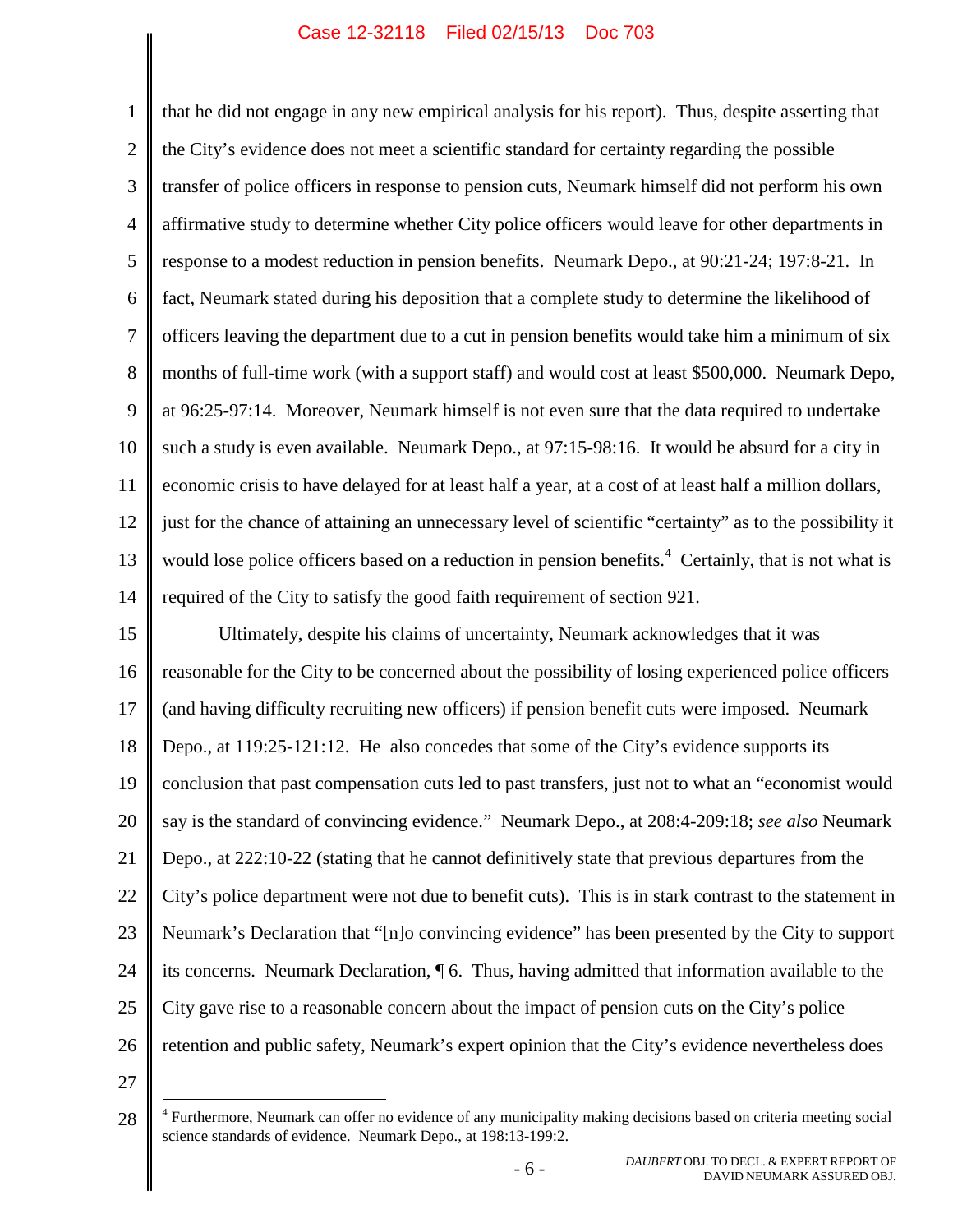1 2 3 not "stand up to social science standards of evidence" is completely irrelevant to the questions before the Court. As such, Neumark's Declaration and Report should be excluded as unhelpful and inadmissible.

4 5

## <span id="page-10-1"></span>**C. The Neumark Declaration and Report Are Based On Insufficient Facts, Data, And Qualifications.**

<span id="page-10-0"></span>6 7 8 9 10 11 12 13 14 15 The expert opinions offered in the Neumark Declaration and Report as to the likelihood a pension cut will lead experienced officers to transfer from the City, and the potential effect on crime and public safety such transfers might have, lack the necessary factual basis. *See* FRE 702(b) (expert opinion testimony must be based on "sufficient facts or data" to render the opinion reliable); *United States v. Redlightning*, 624 F.3d 1090, 1111 (9th Cir. 2010). Despite opining that the City has failed to show that a reduction in pension benefits will cause current officers to transfer out of the city to a level of scientific certainty, Neumark's Declaration and Report undertake no independent analysis of this claim and fail to consider or include facts that would be important to such an analysis. In fact, Neumark readily acknowledges that he lacked a great deal of potentially helpful information.

16 17 18 19 20 21 22 23 24 25 26 27 28 For instance, Neumark's conclusion that the City would not face a mass exodus of experienced employees or recruitment issues is not based on any evidence of what other cities have actually experienced. Neumark Depo., 221:7-14. Neumark admits to lacking information regarding the availability of open positions and compensation in other jurisdictions, Neumark Depo., at 83:2-15, and allows that he had no information regarding the level of transfers and retirements in order to be able to judge whether current levels were "unusual relative to other departments or other years." Neumark Depo., at 86:9-87:14 ("I had no basis for knowing whether I was looking at something highly unusual or not."). Neumark also concedes that he did not perform any specific research on the effects of public employee pensions on public employee retention or on public employee migration. Neumark Depo., at 43:8-22. Nor did he determine whether any other California police departments have experienced wage and benefit cuts comparable to those in the City since 2008. Neumark Depo., at 183:22-184:7. Neumark also acknowledges that he is not aware of any time when CalPERS benefits were reduced for existing

> - 7 - *DAUBERT* OBJ. TO DECL. & EXPERT REPORT OF DAVID NEUMARK ASSURED OBJ.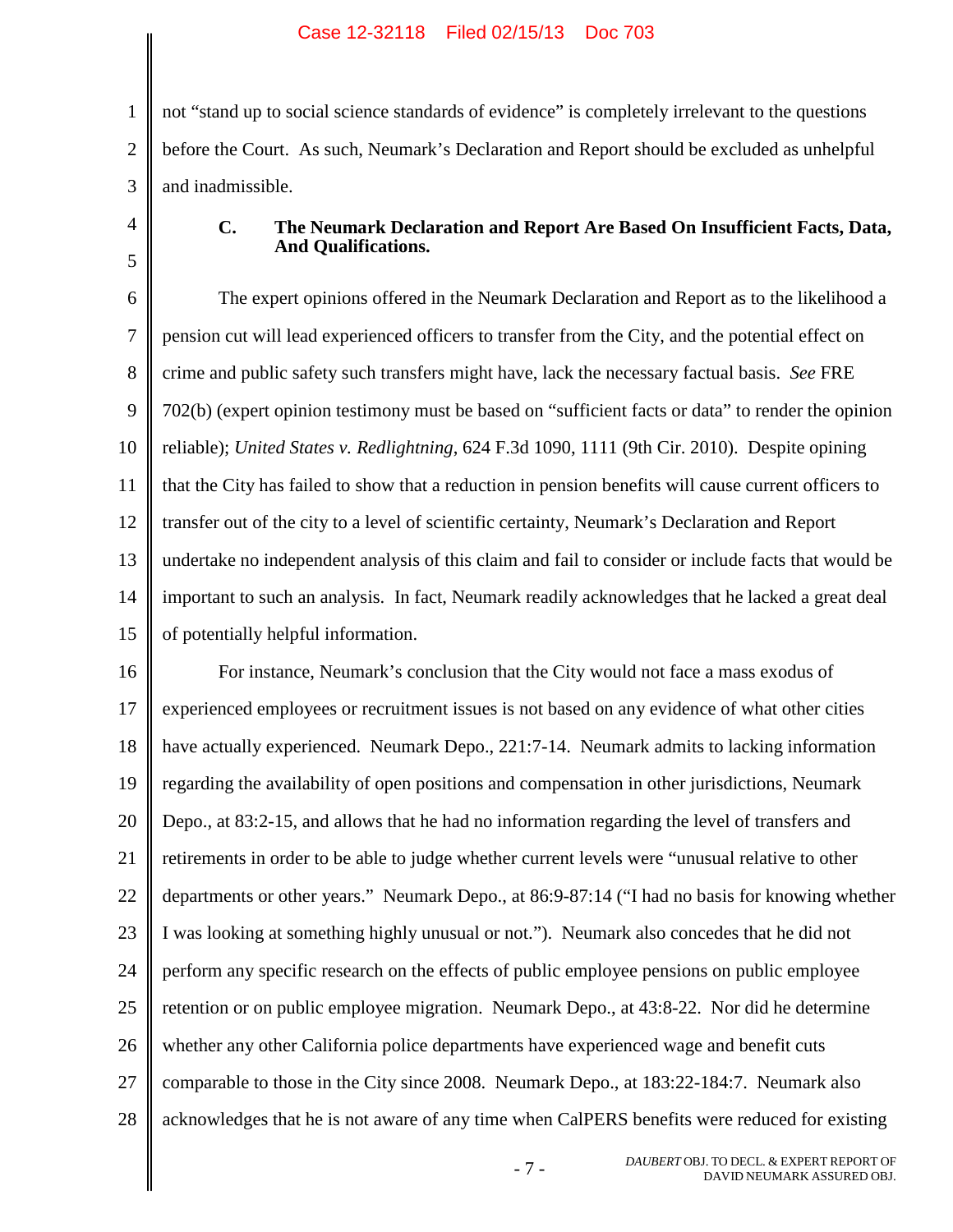1 2 3 4 5 6 7 8 9 10 11 12 employees or retirees. Neumark Depo., at 56:10-14. Neumark also chose not to interview any past or current officers to determine what factors might lead an officer to seek a transfer, and did not perform any research or investigation into what employment concerns are the biggest factors in influencing the City's police officers in their decision whether to migrate elsewhere. Neumark Depo., at 238:20-24; 239:17-240:8. Neumark also provides no evidence or analysis of the potential impact of several non-economic factors he claims may have played a significant role in past officer transfers (see Section D, below), and concedes that he did not do an affirmative report and does not have any evidence supporting his alternative theories. Neumark Depo., at 193:20- 22. Thus, while Neumark offers some minimal evidence, it is plainly insufficient where his Report omits or ignores facts which would plainly be material to the opinion he is offering. This fails the sufficiency requirement of FRE 702, and Neumark's opinions are therefore inadmissible where based on insufficient facts and evidence.

<span id="page-11-1"></span><span id="page-11-0"></span>13 14 15 16 17 18 19 20 21 22 23 24 25 26 27 28 Furthermore, Neumark himself lacks sufficient qualifications to render many of the opinions contained in his Declaration and Report. *See* FRE 702 (an expert must be sufficiently qualified to render the opinions contained in his testimony based on his knowledge, skill, training, experience, or education in the field in question); *Primiano v. Cook*, 598 F.3d 558, 563 (9th Cir. 2010). Neumark has never worked in or consulted with a law enforcement agency, Neumark Depo., at 39:13-19; Neumark has never been involved with local government as an official, Neumark Depo., at 39:22-25; and Neumark has never worked with CalPERS, and has no experience studying the effect of public employee pensions on public employee retention or on the migration of employees between employers within the same pension system, Neumark Depo., at 41:14-21 43:8-13, 44:8-15. Nor did he study public safety workers or review any studies focusing on public safety workers. Neumark also has no experience specific to the City's human resources issues or specific to the City's police department's retention and lateral transfer issues. Neumark Depo., 46:10-12; 80:22-81:2. Thus, while Neumark may have some expertise, it is clearly not applicable to the specific question of the City's ability to retain experienced officers in the face of a modest pension benefit reduction (on top of the City's previous reductions  $//$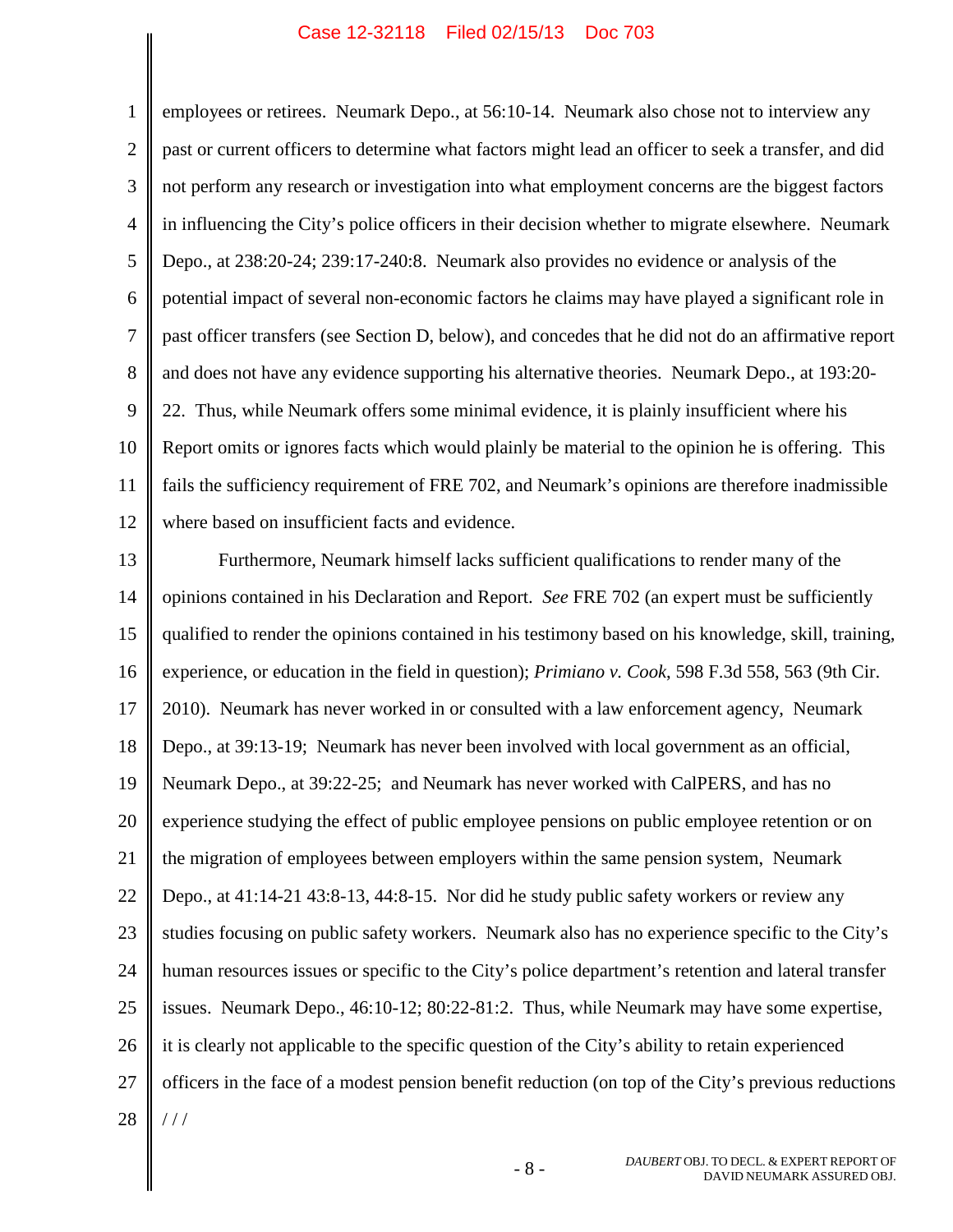in compensation and benefits). Neumark's Declaration and Report should therefore be excluded based on Neumark's lack of qualifications.

3

4

1

2

# <span id="page-12-4"></span><span id="page-12-2"></span><span id="page-12-1"></span><span id="page-12-0"></span>**D. The Neumark Declaration And Report Are Purely Speculative And Based On Faulty Principles And Methods, And Are Therefore Unreliable.**

5 6 7 8 9 10 11 12 13 14 In order to be deemed reliable, expert testimony must be the product of the reliable application of reliable principles and methods. FRE 702(c), (d). Such testimony must be "supported by appropriate validation – *i.e.*, good grounds." *Daubert*, 509 U.S. at 590. An expert opinion must be more than a bald assertion without support, and expert opinions that lack a factual basis and are based on speculation or conjecture are inadmissible. *Guidroz-Brault v. Missouri Pac. R. Co.*, 254 F.3d 825, 829 (9th Cir. 2001) (expert testimony may not include "unsupported speculation and subjective beliefs."); *California ex rel. Brown v. Safeway, Inc.*, 615 F.3d 1171, 1181 (9th Cir. 2010) *on reh'g en banc sub nom. California ex rel. Harris v. Safeway, Inc.*, 651 F.3d 1118 (9th Cir. 2011) (expert testimony inadmissible where expert testified a result was "plausible" and "likely" but "admitted that he had done no analysis").<sup>5</sup>

15 16 17 18 19 20 21 22 23 24 25 The Neumark Declaration and Report contain numerous instances of unreliable principles and methods. For one, Neumark's opinions are based on vague and faulty assumptions. For instance, Neumark assumed that a "modest" pension had "a rough definition of about ten percent, and if you added 5 or 6 or 7 percent to that in either direction or a little more or a little less." *See* Neumark Depo., at 150:8-15; *see also* 31:23-32:12. Thus Neumark's starting point was a pension reduction of anywhere from 3 to 17%, plus or minus "a little more or a little less." This is a large margin for error, and is purely speculative to begin with. Even more important, Neumark assumes that a "modest" reduction in pensions is one that would not be "viewed as a dramatic change in a person's financial circumstances." Neumark Depo., at 32:6-12 ("[G]oing back to the qualitative question . . . one could imagine an elimination of pensions being viewed as a dramatic change in a person's financial circumstances. And I think modest is kind of ruling out that

<span id="page-12-3"></span><sup>27</sup>  $<sup>5</sup>$  Expert testimony which is the product of speculation or unsupported assumptions is also inadmissible as unhelpful</sup> to the trier of fact. *See In re Air Disaster at Lockerbie Scotland on Dec. 21, 1988*, 37 F.3d 804 (2d Cir. 1994)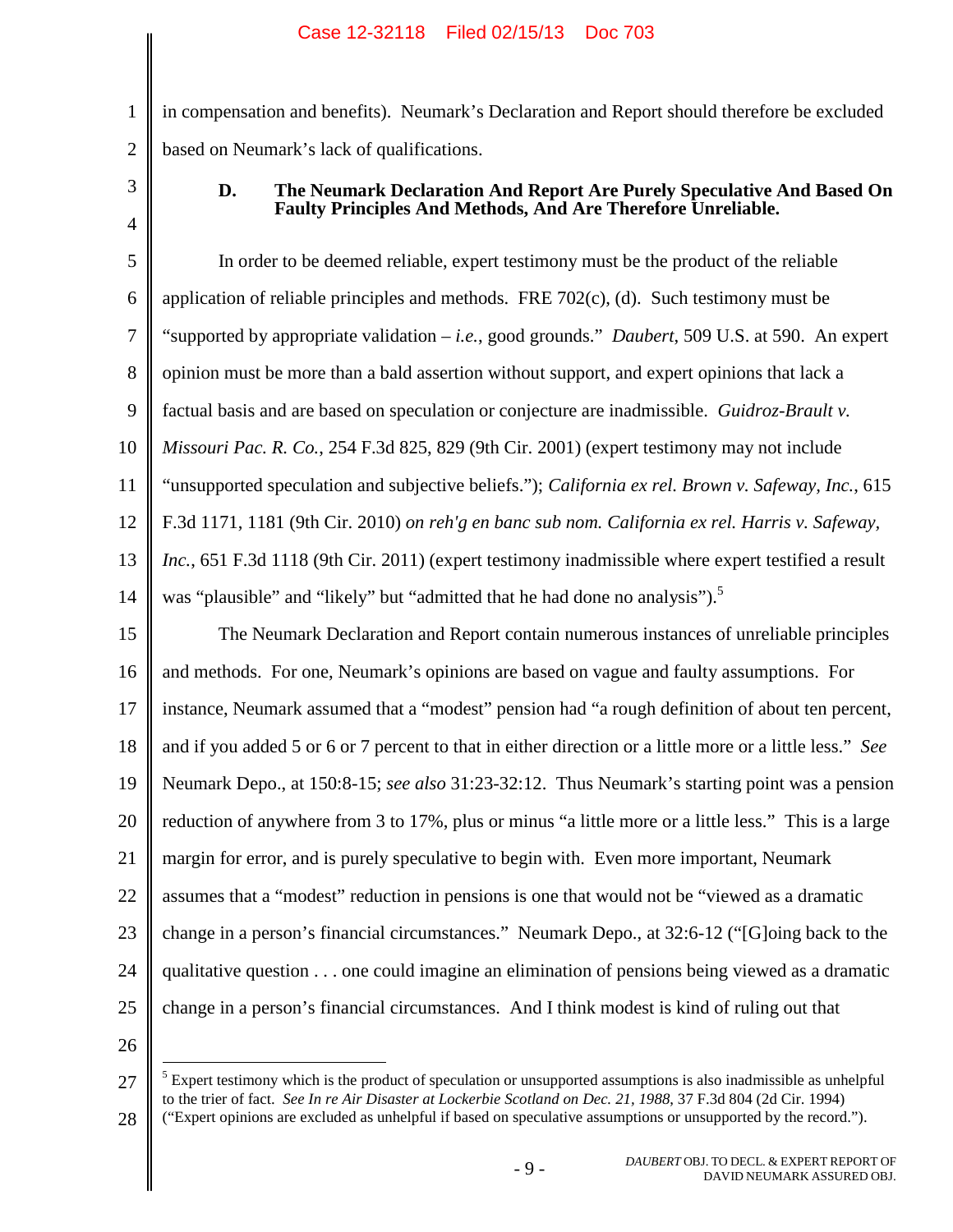qualitatively . . . ."). In making this assumption, Neumark *assumes his own conclusion*.

1

2 3 4 5 6 Naturally, if he assumes that a "modest" pension reduction would not create a dramatic change in an officer's personal finances, this leads almost directly to the conclusion that an individual officer will not decide to leave because of such pension cuts. Thus, Neumark defined one of his variables according to the result that NPFG and Assured wanted to see. This is a plain case of biased speculation, and is necessarily unreliable.

7 8 9 10 11 12 13 14 15 16 17 18 19 Neumark's assumed definition of "mass exodus" is similarly vague. Neumark varyingly states that a mass exodus could be a "10 or 15 or 20 percent" in the City's police force, Neumark Depo., at 144:3-11, while noting that Chief Jones referred to "20 to 40 police officers," Neumark Depo., at 146:11-21. Ultimately, Neumark acknowledges that it is "fair to say I don't know exactly what [Jones and Deis] meant [by 'mass exodus] because they weren't exact and I wasn't asked as part of my work to -- to kind of figure out whether through parsing their words or some other document, you know quantitatively exactly what that phrase means." Neumark Depo., at 143:7-18. Thus, Neumark renders an expert opinion that a "modest" reduction in pension benefits will not result in a "mass exodus" of experienced officers from the City's police department, despite not having a definitive understanding of what either of those terms means. Instead, the Neumark Report simply assumes measures for these terms which lead to its desired result. This is the very definition of a speculative expert opinion, and as such is completely unreliable.

20 21 22 23 24 25 26 27 28 Neumark's analysis of the causal link between benefit cuts and public employee retention is also flawed. The Neumark Report attempts to undermine the City's concern that compensation and benefit cuts will lead officers to seek a lateral transfer out of the City's police department by raising a host of "non-economic" factors that might also affect an officer's decision to transfer. Neumark Report, at 7-9 (citing factors such as quality of life, unhappiness with the police chief or departmental organization, and even, ironically, the City's high violent crime rate). Essentially, Neumark's opinion is that the City cannot say with certainty that past reductions in benefits caused officers to leave, or that future reductions would cause additional transfers, because there are many other factors that might also play a role in that decision. Neumark Report, at 9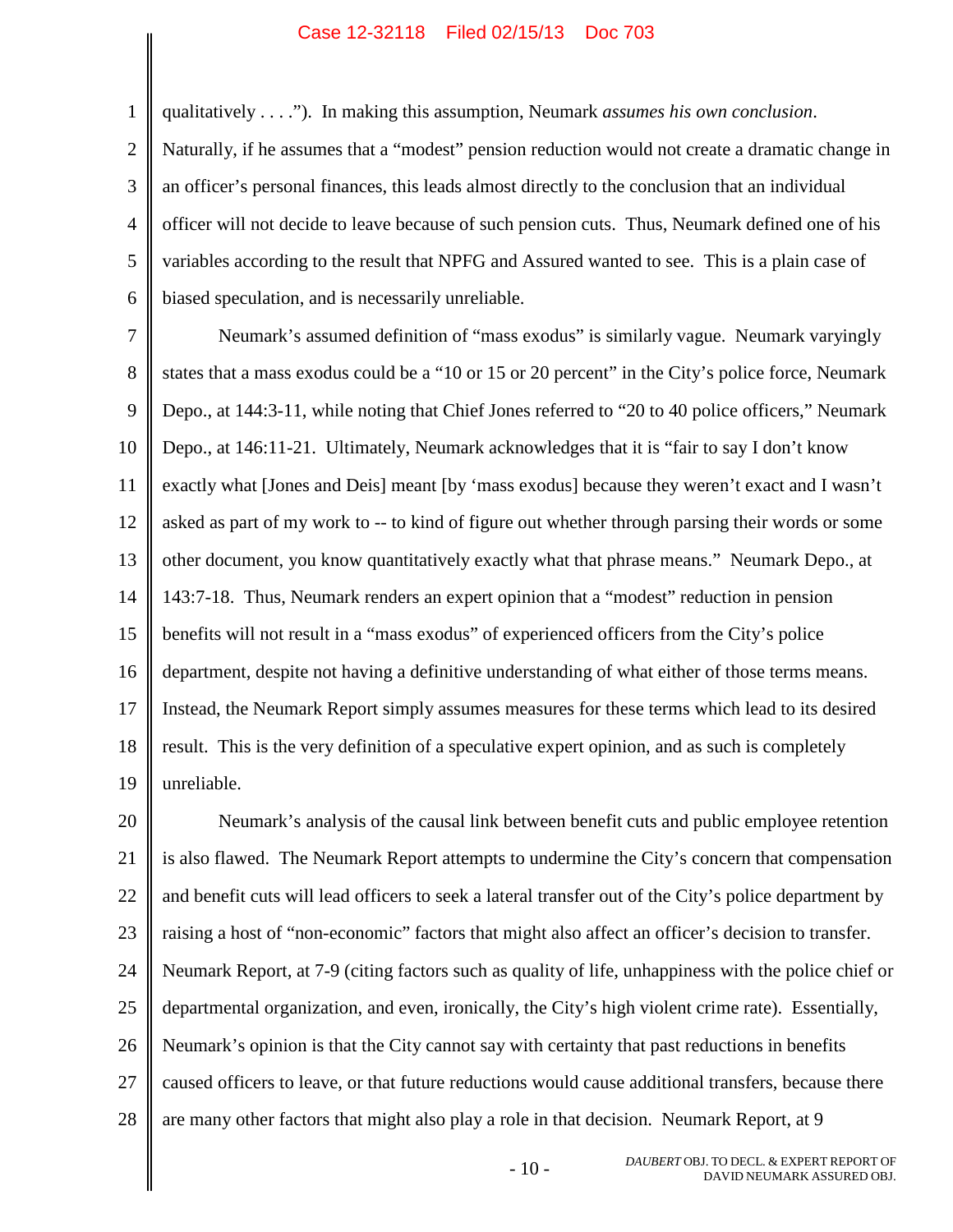1 2 3 4 5 6 ("[M]any factors were at play that could have induced police officers to leave Stockton, aside from compensation cuts."). After attacking the City's evidence as inconclusive, Neumark ultimately comes to the ambivalent conclusion that "[w]hile the research on the economics of migration generally does not specifically quantify the effects of economic vs. other factors, it certainly demonstrates that non-economic factors play an important role." Neumark Report, at 11.

7 8 9 10 11 12 13 14 15 16 17 18 19 This vague opinion is notably unhelpful, and is certainly not an affirmative conclusion that the City's claims are wrong or that the City should not have a good faith concern about the retention of police officers. Neumark offers no new evidence or analysis regarding the impact of the "non-economic" factors he cites, and instead merely states that these factors *might* have been significant. It is pure speculation to claim that other factors may have an impact on past or future officer transfers without providing some analysis on that point. Moreover, the Neumark Report completely fails to consider the possibility that Stockton's poor performance on some of these other factors might render compensation and benefits *more* important for Stockton than for other cities. Neumark Depo., at 191:14-192:7 (noting that Stockton has "a number of unfavorable features" relative to other locations). If in fact Stockton is a less desirable place to work according to other criteria, then its ability to offer competitive compensation and benefits becomes paramount. Yet the Neumark Report considers none of this, and instead merely speculates that pension cuts might not be significant in the face of other factors.

20 21 22 23 24 25 26 27 Neumark's opinion on the possibility that a pension reduction will not cause officers to leave is also flawed in that it only considers the effect of a pension benefit cut in isolation. Neumark Depo., 169:19-170:13; 172:22-173:9. This is unrealistic, given that the City has already imposed numerous reductions in compensation and benefits. Neumark thus cannot reliably apply an opinion based on a single, isolated benefit reduction when in fact any pension reduction will necessarily take place in the context of other reductions that have already occurred. *See* Neumark Depo., at 176:17-177:5 (noting that separate benefit reductions may have an additive effect greater than the sum of their parts when combined).

28  $//$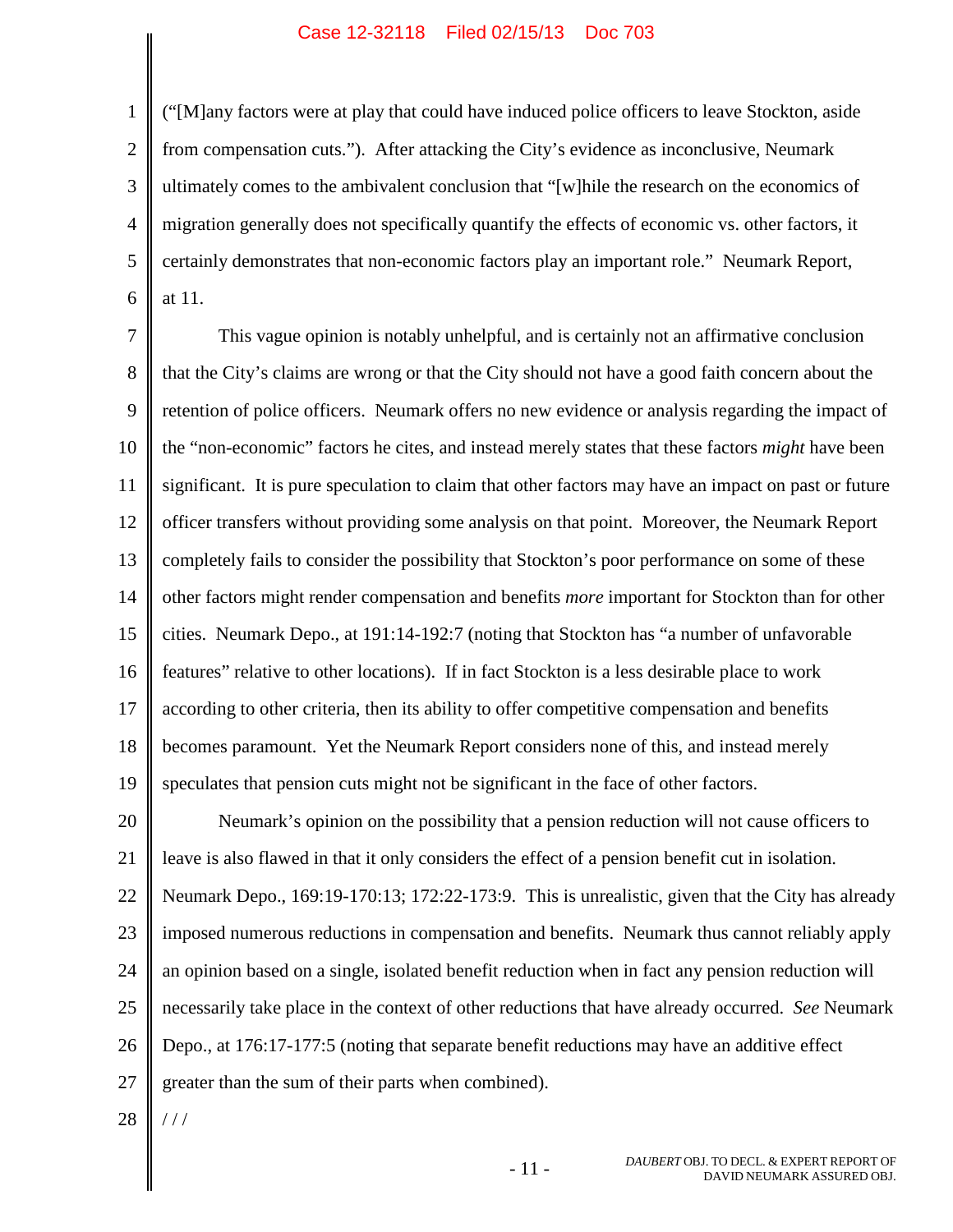1 2 3 4 5 6 7 8 9 10 11 Nevertheless, Neumark concedes that economic factors do play a role, and sometimes a "significant" role, in an officer's decision to stay with a city or seek a transfer. Neumark Depo., at 73:15-21; 75:19-25; 76:18-77:4; *see also* Neumark Depo., at 188:12-17 ("pension cuts, compensation cuts, health insurance reductions, those are all things that could an effect [sic] how a worker values a job and therefore an effect what [sic] they do."). Moreover, Neumark has said that even where non-economic factors (such as lifestyle or family commitments) factor into an employee's decision to migrate, economic factors *still play a role*. Neumark Depo., at 225:13-24 ("[Economic factors] do play a role. I mean economic conditions in different places do matter. I don't think I ever made a statement they don't matter."). Thus, Neumark's conclusion that the City could not be sure that cuts to pension benefits would lead experienced officers to transfer out of the City is entirely unreliable, and is therefore inadmissible.

12

## **III. CONCLUSION**

13 14 15 16 17 18 19 20 21 22 23 24 Based on the foregoing, the City requests that the Court exclude the Neumark Declaration and Report in their entirety as inadmissible because they are unhelpful and do not aid the Court's determination of the City's eligibility for chapter 9. In the alternative, the City requests that the Court exclude as unreliable those portions of the Neumark Declaration and Report which proffer speculative opinion testimony, or opinion testimony based on improper principles and methods, as to the City's ability to show that it had a reasonable, good faith concern that a modest pension reduction could lead to a substantial number of City police officers seeking a lateral transfer. Finally, the City requests that the Court strike all portions of the NPFG Obj. and Assured Obj. that depend upon any portion of the Neumark Declaration or Neumark Report that are found to be inadmissible. / / / / / /

- 25 / / /
- 26 / / /
- 27 / / /
- 28 / / /